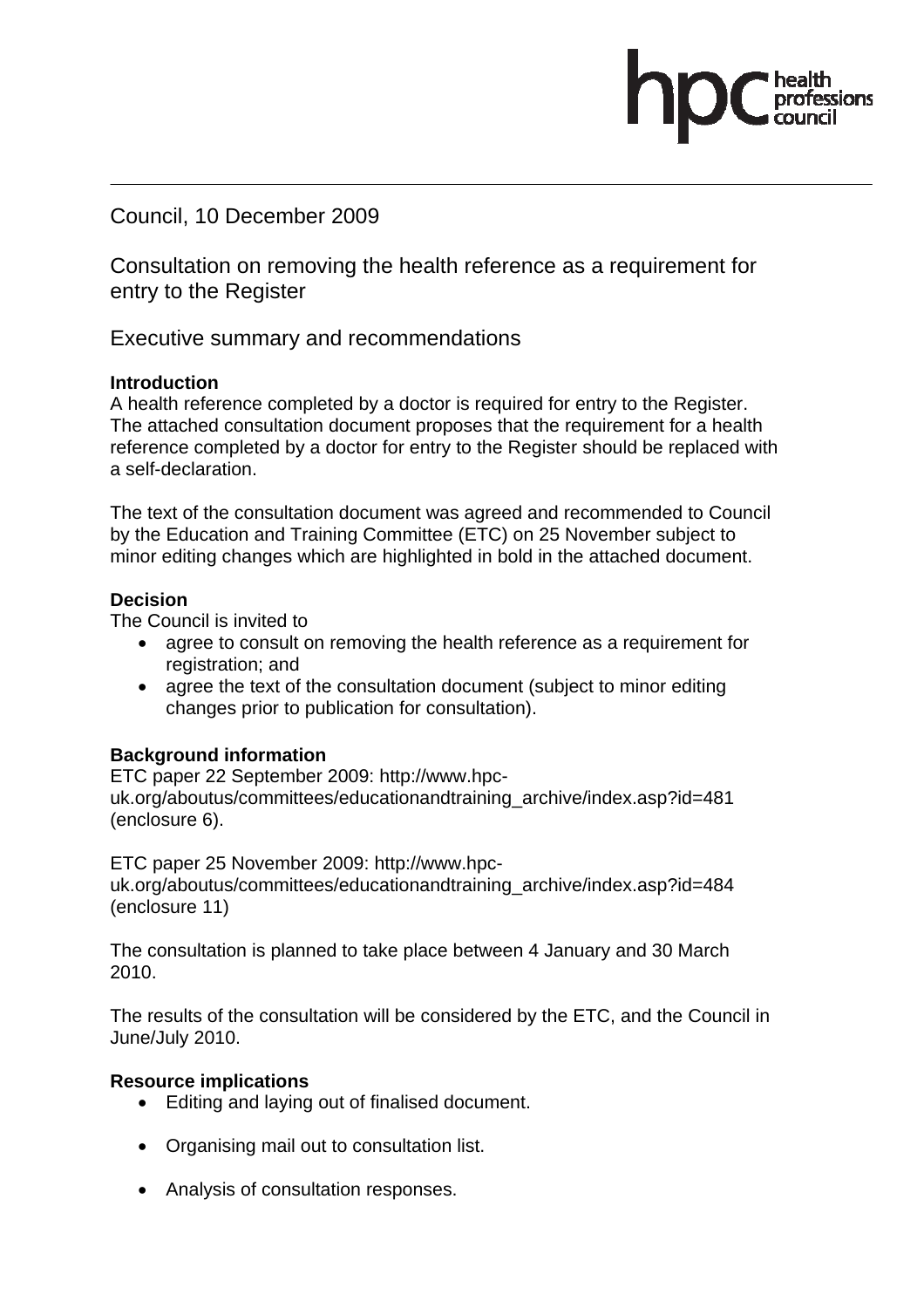These form part of the Policy and Standards workplan and budget for 2009/10.

#### **Financial implications**

- Laying out and publication of the consultation document
- Mail out to the consultation list

These form part of the Policy and Standards workplan and budget for 2009/10

#### **Appendices**

• Workplan

**Date of paper**  26 November 2009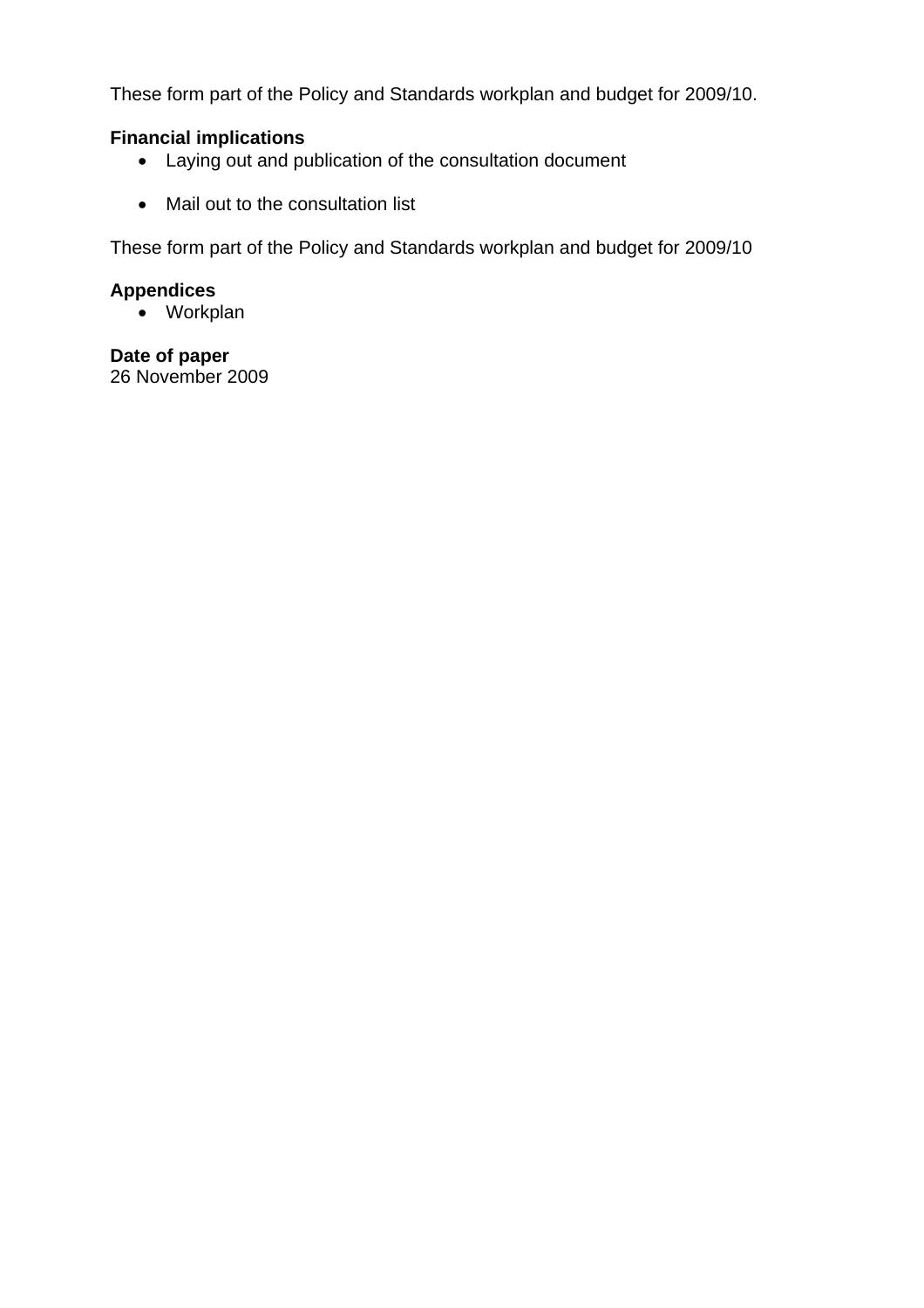# hp Chealth

# HPC consultation on removing the health reference as a requirement for entry to the Register

| 2.1.1 What happens when we receive a health reference? 3                       |  |
|--------------------------------------------------------------------------------|--|
|                                                                                |  |
|                                                                                |  |
|                                                                                |  |
| 3. Removing the health reference as a requirement for entry to the Register  5 |  |
|                                                                                |  |
|                                                                                |  |
|                                                                                |  |
|                                                                                |  |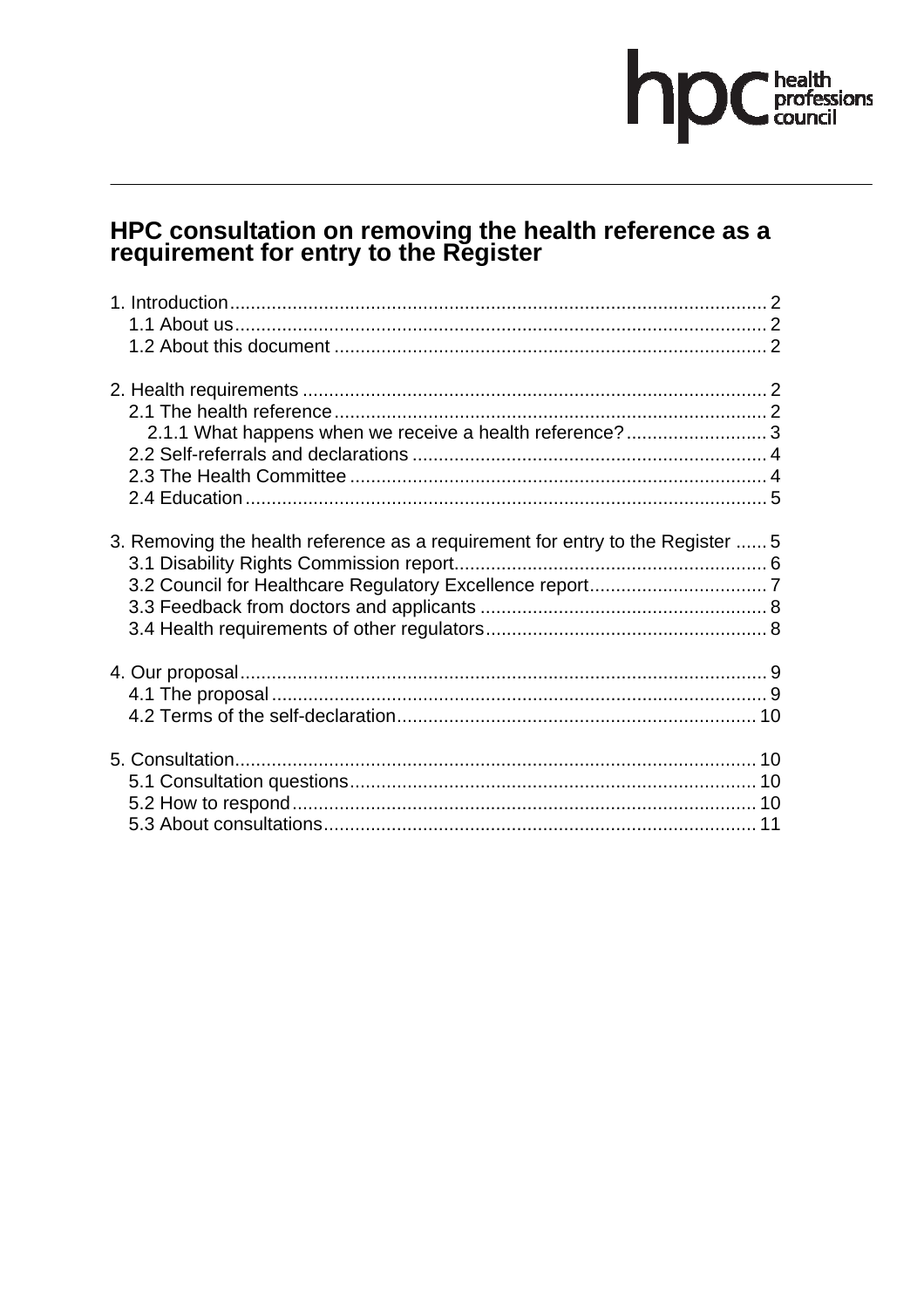# **1. Introduction**

At present a health reference completed by a doctor ('a registered medical practitioner') is required for entry to the Register. We are consulting on removing the requirement to provide a health reference for entry to the Register. We are suggesting that the health reference should be replaced with a self-declaration to confirm that the applicant does not have a health condition which would affect the safe and effective practice of their profession.

If the change was agreed, this would involve a change to the Health Professions Council (Registration and Fees) Rules 2003. $1$ 

# **1.1 About us**

We are the Health Professions Council (HPC). We are a regulator and our job is to protect the health and wellbeing of people who use the services of the professionals registered with us.

To protect the public, we set standards that professionals must meet. Our standards cover the professionals' education and training, behaviour, professional skills, and their health. We publish a Register of professionals who meet our standards.

Professionals on our Register are called 'registrants'. If registrants do not meet our standards, we can take action against them which may include removing them from the Register so that they can no longer practise.

# **1.2 About this document**

In this document we seek the views of stakeholders on our proposal to change the health reference requirement for entry to the Register.

The consultation document outlines the requirements we currently have in place, the rules on which these requirements are made and the processes we currently follow. The consultation document then sets out our reasoning for consulting on changing the health reference requirement for entry to the Register; this includes reports from national organisations and feedback we have received from doctors and applicants.

Finally the document sets out the proposals we are consulting on and how you can respond to the consultation.

# **2. Health requirements**

The health requirements are in place to help us to carry out our role of protecting the public. In this section we set out our current health requirements, including the requirement for a health reference for entry to the Register and the requirements for those renewing their registration.

# **2.1 The health reference**

l

Our legislation requires us to make sure someone is of 'good health' and 'good character' for entry to the Register.<sup>2</sup> An applicant to the Register must complete

<sup>&</sup>lt;sup>1</sup> Health Professions Council (Registration and Fees) Rules 2003: http://www.hpc-uk.org/publications/ruleslegislation/index.asp?id=204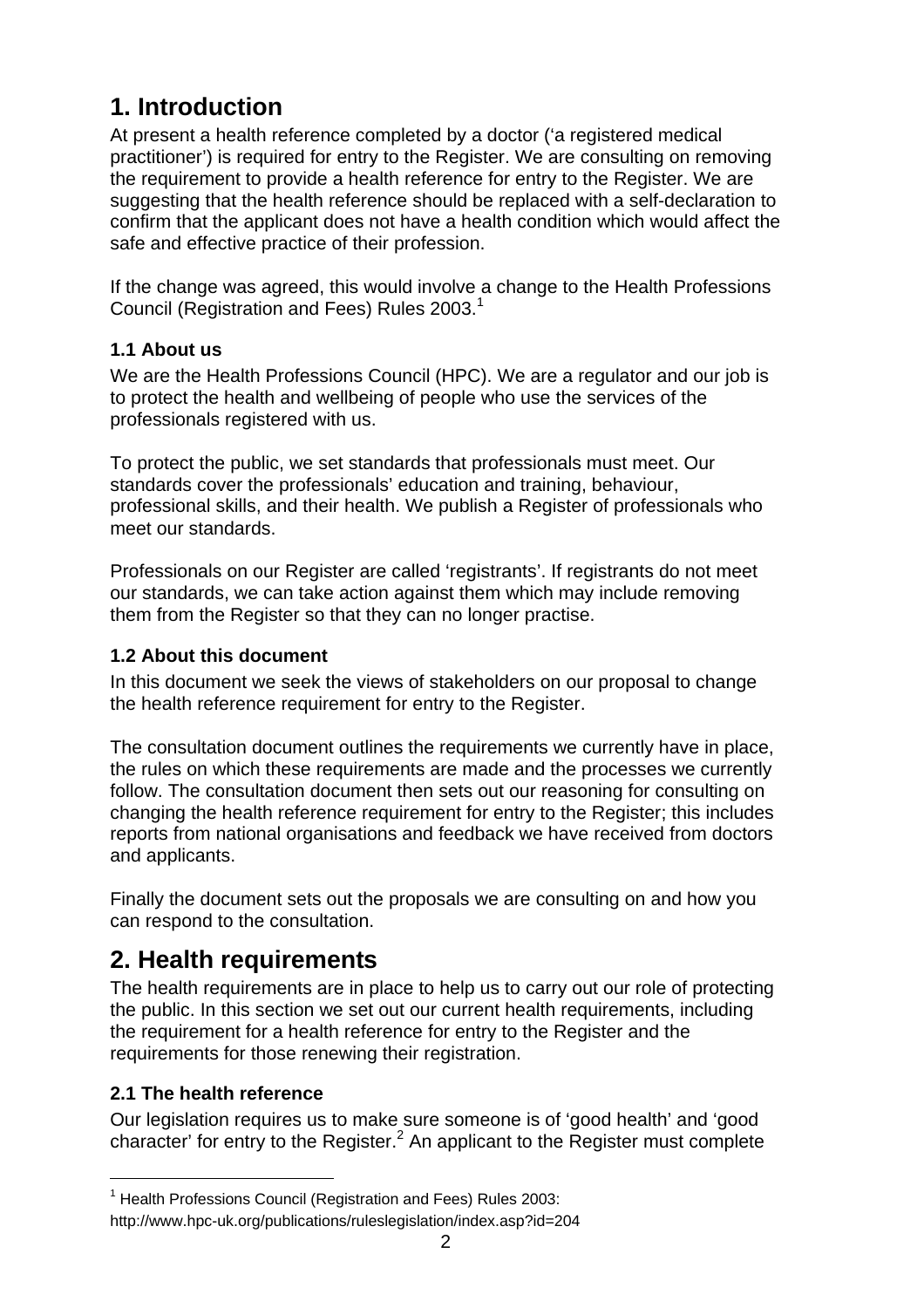and sign the application form. In doing so they are required to self-declare whether they have any condition that would affect their ability to practise.

Along with a self-declaration, our statutory rules set out that a health reference completed by a doctor is also required for entry to the Register. $3$  The doctor must either have been the applicant's doctor for at least three years or have examined the applicant's medical records for this period. A doctor who could not provide a reference on either basis could also do so after physically examining the applicant. In all cases the doctor must not be related to the applicant.

The health reference is based on an individual's fitness to practise a profession. In the reference the doctor is asked to tell us whether the individual has any condition that would affect their ability to practise the profession safely and effectively. This is different to asking whether they are 'fit to work' which is a decision that is made at a local level between the registrant and an employer.

# **2.1.1 What happens when we receive a health reference?**

If we receive an application with a completed health reference signed by a doctor, and no additional information has been included on the form, we are normally able to register the applicant, subject to character checks and payment of the registration fee.

Sometimes doctors provide additional information about an applicant's medical history on the reference form if they consider this to be relevant. We review the application to check whether the additional information raises any potential concerns about the individuals' fitness to practise. In most cases there is no concern because the applicant has insight and understanding into their condition and their condition is well managed.

However, in a small number of cases the information raises potential concerns that there may be a health condition which affects the applicant's ability to practise safely and effectively. For example, the applicant has an alcohol dependency problem with a history of relapse and may have insufficient insight and understanding in order to manage their condition properly.

When we receive an application with information which raises potential concerns the application is referred to a registration panel. A registration panel looks at all the available information about an applicant's fitness to practise. The panel meets in private and includes at least one person from the profession the applicant wants to be registered in and at least one member of the public.

The number of occasions where information included on a health reference form has raised potential concern is very small. To date, we have refused registration to two applicants where the health reference highlighted a poorly managed alcohol dependency problem. One applicant subsequently appealed, providing additional information, and a registration appeals panel decided to grant registration. The second applicant did not appeal.

 $\overline{2}$  $2$  Article 5(2)(b), Health Professions Order 2001:

http://www.hpc-uk.org/publications/ruleslegislation/index.asp?id=199

 $3$  Rule 4(2)(b), Health Professions Council (Registration and Fees) Rules 2003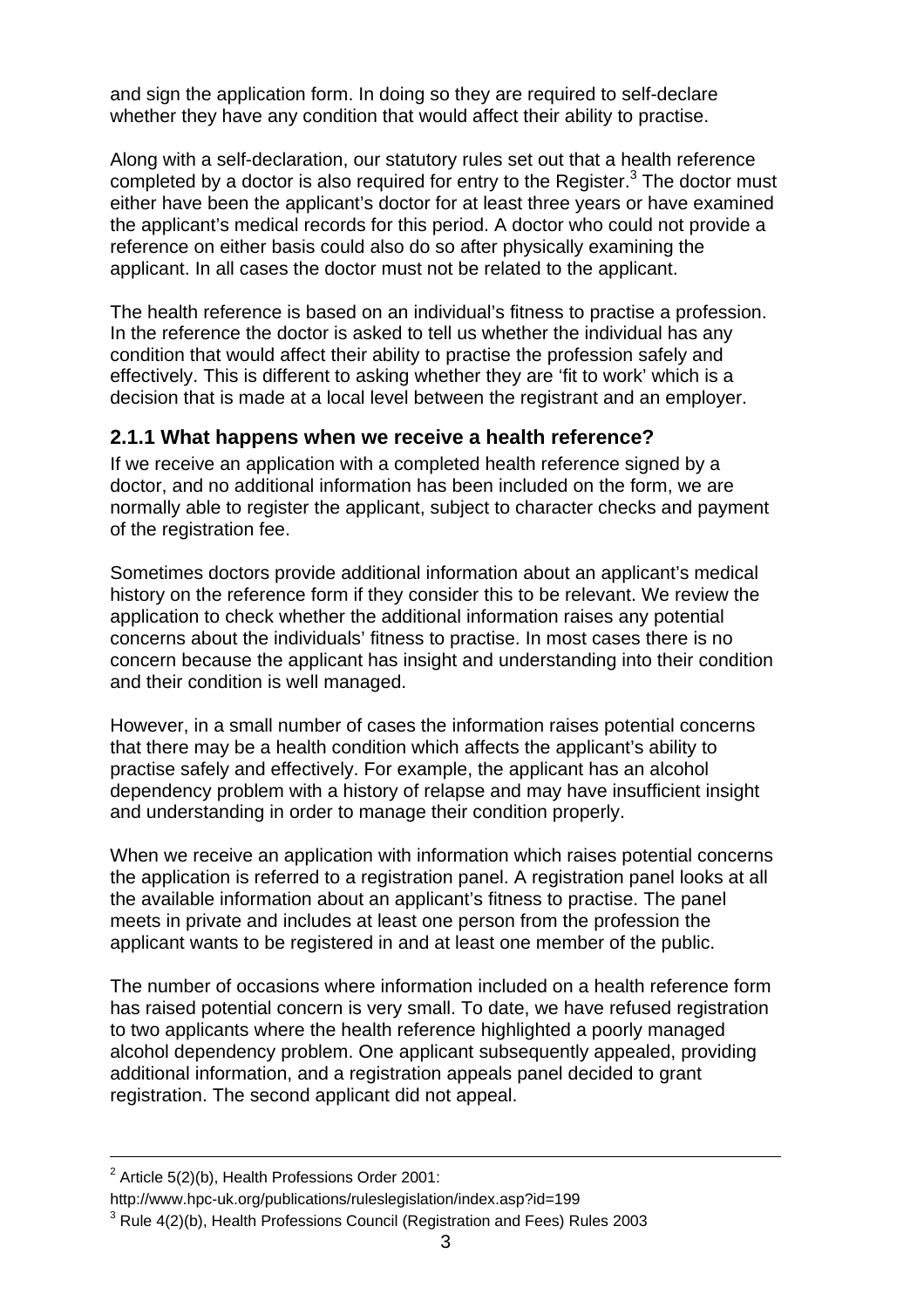# **2.2 Self-referrals and declarations**

Each of the professions we regulate renews its registration every two years. As part of the renewal all registrants are required to self-declare that they do not have any unmanaged health conditions that may affect their fitness to practise. Anyone providing a false declaration may be subject to fitness to practise proceedings. We also receive **(mid-cycle)** self-referrals from registrants during the two year registration cycle.

We do not have a list of health conditions which would, or would not, affect registration. It is important that we do not make blanket judgements and look at each case individually. A health condition is only a concern where it impairs fitness to practise; it is not the health condition itself that is the problem.

The requirements are supported by the standards of conduct, performance and ethics which all registrants adhere to.<sup>4</sup> Standard 12 states: 'You must limit your work or stop practising if your performance or judgement is affected by your health'. By self-referring during their registration cycle and self-declaring at the point of renewal, registrants are demonstrating insight and understanding and that they are managing any condition they may have.

The types of declarations we tend to receive are long-term or permanent health conditions or physical injuries. These have included anxiety, depression, epilepsy, and back injuries. We look at each referral on a case by case basis to make sure that the registrant is demonstrating insight and understanding. In most circumstances the registrant can demonstrate they have insight and understanding, that they are managing their condition appropriately, and that their fitness to practise is not impaired.

We receive a small number of self-declarations where the information we receive might suggest a lack of insight and understanding and pose a potential risk to the public. In these cases, the matter is referred to a registration panel.

# **2.3 The Health Committee**

When we receive a fitness to practise allegation the Investigating Committee looks at the allegation and decides whether there is a case to answer. If they decide there is a case to answer they must then decide whether the case relates to conduct and competence, or health. Some cases involve conduct, competence and health issues. If the Investigating Committee decides that health is the primary factor, the case will be taken to the Health Committee.

The Health Committee deals with cases where the physical or mental health of a registrant may be impaired. In every case referred for hearing, we seek the permission of the registrant to undergo an examination from a relevant doctor so that the panel is able to make an informed decision.

The cases considered by the Health Committee are typically those where a registrant has continued to practise whilst unfit to do so and this has directly led to harm or the risk of harm to service users – i.e. it is not the health or disability of

<sup>&</sup>lt;sup>4</sup> Standards of conduct, performance and ethics:

http://www.hpc-uk.org/publications/standards/index.asp?id=38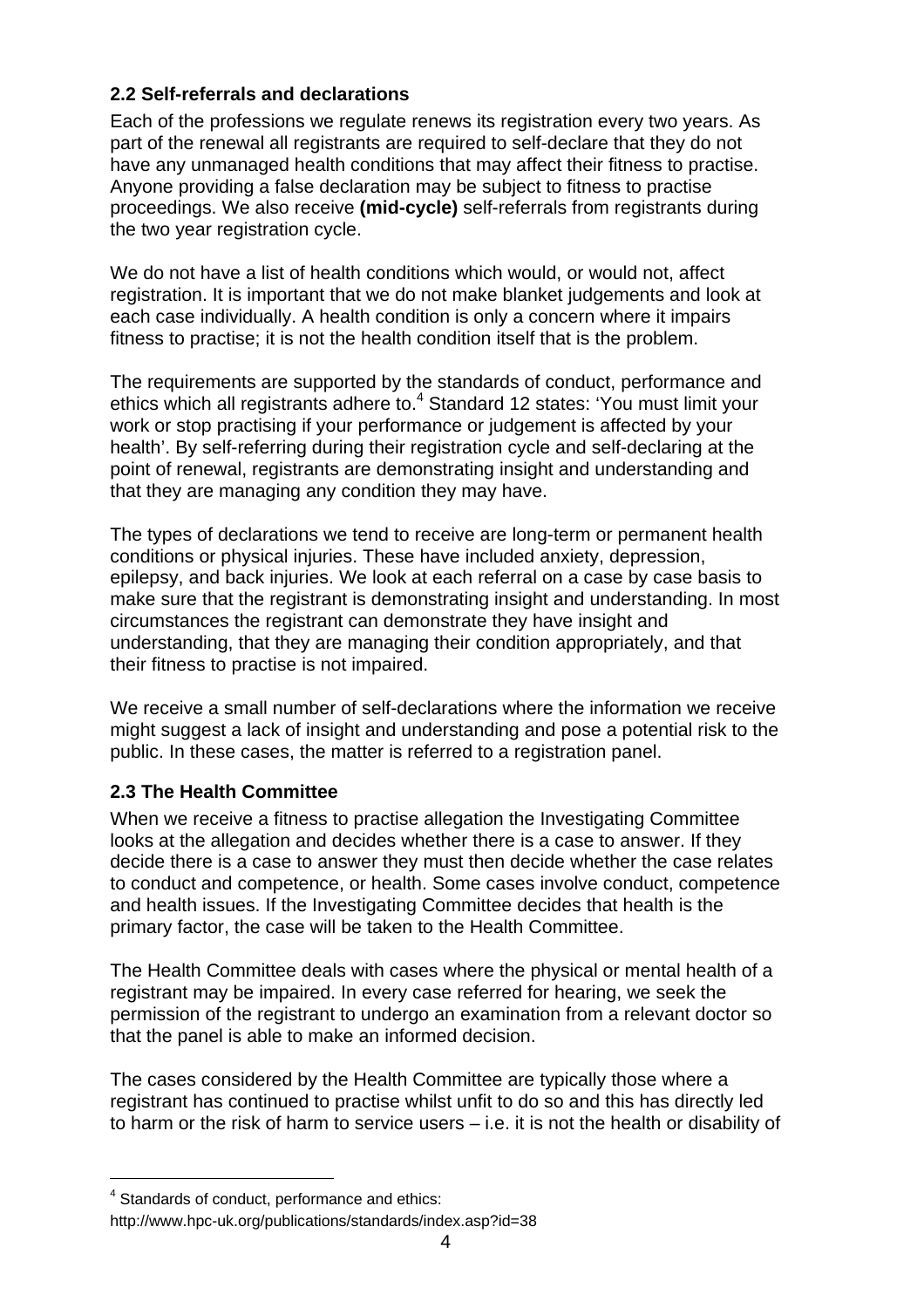the registrant itself that requires us to take action, but the impairment it has contributed to.

The number of cases where a health is the primary factor is very small **and are mainly a result of employer referral.** In 2007/08 the Health Committee considered six substantive cases. Five of these hearings resulted in a suspension and one case was not well founded. Of the five suspensions, one involved alcohol and the other four involved mental health issues. The case not found involved mental health issues. In 2008/09 the Health Committee considered three substantive cases. In one case the registrant concerned was suspended, in another a conditions of practice order was imposed and in the final case the panel did not find the allegation was proven.

# **2.4 Education**

We approve and monitor the education programmes that lead to eligibility to apply to join our Register. We set requirements around health for the education programmes we approve. The health requirements vary depending on the type of programme and the profession involved. For example, given the invasive procedures paramedics may undertake, vaccinations may be necessary. This may not be the case for other professions such as dramatherapists where the nature of the interaction with service users is very different.

**Our process is about ensuring programmes deliver the standards of proficiency but education providers have responsibilities under the Disability Discrimination Act 1995 to consider reasonable adjustments which would allow someone to meet the standards of proficiency.** 

The standards relating to health we set for education programmes say: *'The admissions procedures must apply selection and entry criteria, including compliance with any health requirements.'* We also provide guidance for this standard which explains that it is the responsibility of the education and training provider to make sure they have taken all reasonable steps to keep to any health requirements, including making all reasonable adjustments in line with equality and diversity laws.

Education providers told us this was a useful standard because it alerted them to ask the question of whether reasonable adjustments need to be made. They said the guidance was also helpful because it reminded them that each application must be treated on a case by case basis.

The health requirement is also an additional check which is made before someone completes an education programme and is eligible to apply to join our Register.

# **3. Removing the health reference as a requirement for entry to the Register**

In this section we provide background information which has shaped our reasons for consulting on removing the health reference requirement for entry to the Register.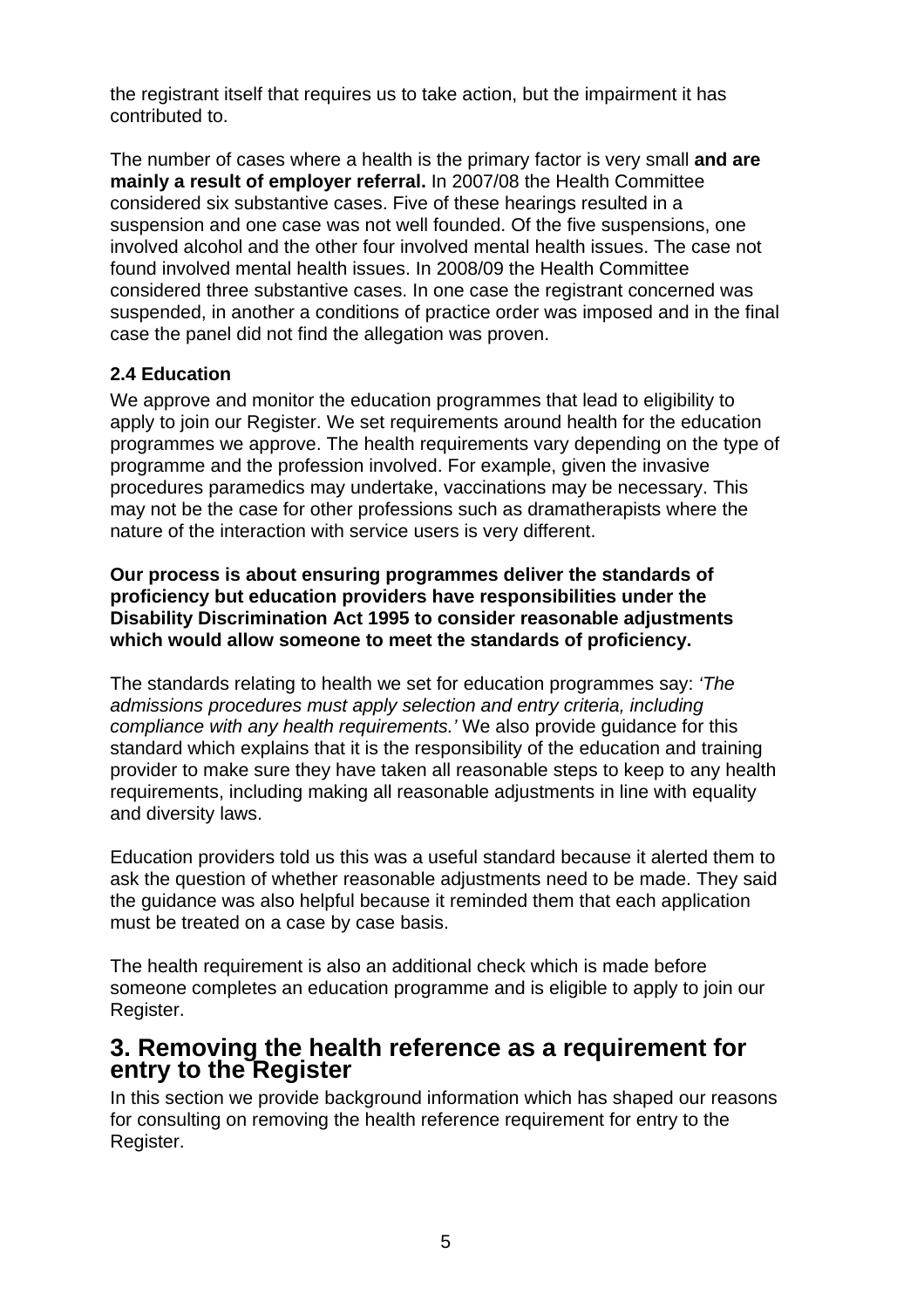# **3.1 Disability Rights Commission report**

In 2006-07 the Disability Rights Commission (DRC) conducted an investigation examining the barriers faced by disabled people entering the professions of nursing, teaching and social work. They concluded that much of the legislation and guidance that regulated entry to these professions did not comply with the Disability Discrimination Act 1995.

In 2007 the DRC published a report called 'Maintaining Standards: Promoting Equality'.<sup>5</sup> The report concluded that health standards have a negative impact upon disabled people's access to regulated professions; lead to discrimination; and deter and exclude disabled people from entry to these professions. The DRC's main recommendation was that all health requirements should be revoked; they argued that there was no evidence that the health requirements provide protection for the public.

Although the DRC report focussed on nursing, teaching and social work, the conclusions are also appropriate to the HPC. In light of the report it was appropriate for us to look to see if any of our requirements acted as a barrier or were discriminatory.

Our requirements are based on a registrant or applicant's fitness to practise. We make no blanket assumptions about long-term health conditions and look at every case on its own merit. When most people advise us of a disability or longterm health condition, we find we do not need to do anything because they are managing their condition.

Insight and understanding is crucial to decisions made in both applications to join the Register and in fitness to practise cases. An applicant or registrant who has insight and understanding into their condition will adapt their practice where necessary to minimise any risk to a service user. On the other hand, there may be applicants or registrants with the same condition, but who fail to follow advice and practise in a way which could harm service users or themselves.

If a health condition is well managed, we would not need to be involved at all. Employers may, of course, make their own judgements, which are separate to decisions taken by us. For example, someone may have a condition which is well managed that prevents them from undertaking certain work. However, this is an employment decision rather than a registration decision and we would never refuse to register someone **who meets the standards of proficiency** solely because they had a condition that prevented them undertaking certain work. **For example, someone who has a back condition which means they can no longer carry out manual handling. They move into a role where this is not required. We would not need to become involved because they have managed their own fitness to practise.** 

Our legislation and guidance for our health requirements clearly explains that they are applied on a case by case basis. We do not make blanket assumptions about any health conditions and how they may affect an individual's ability to practise a profession. It is important that each individual circumstance is taken

<sup>&</sup>lt;sup>5</sup> DRC report, 'Maintaining Standards: Promoting Equality': http://www.maintainingstandards.org/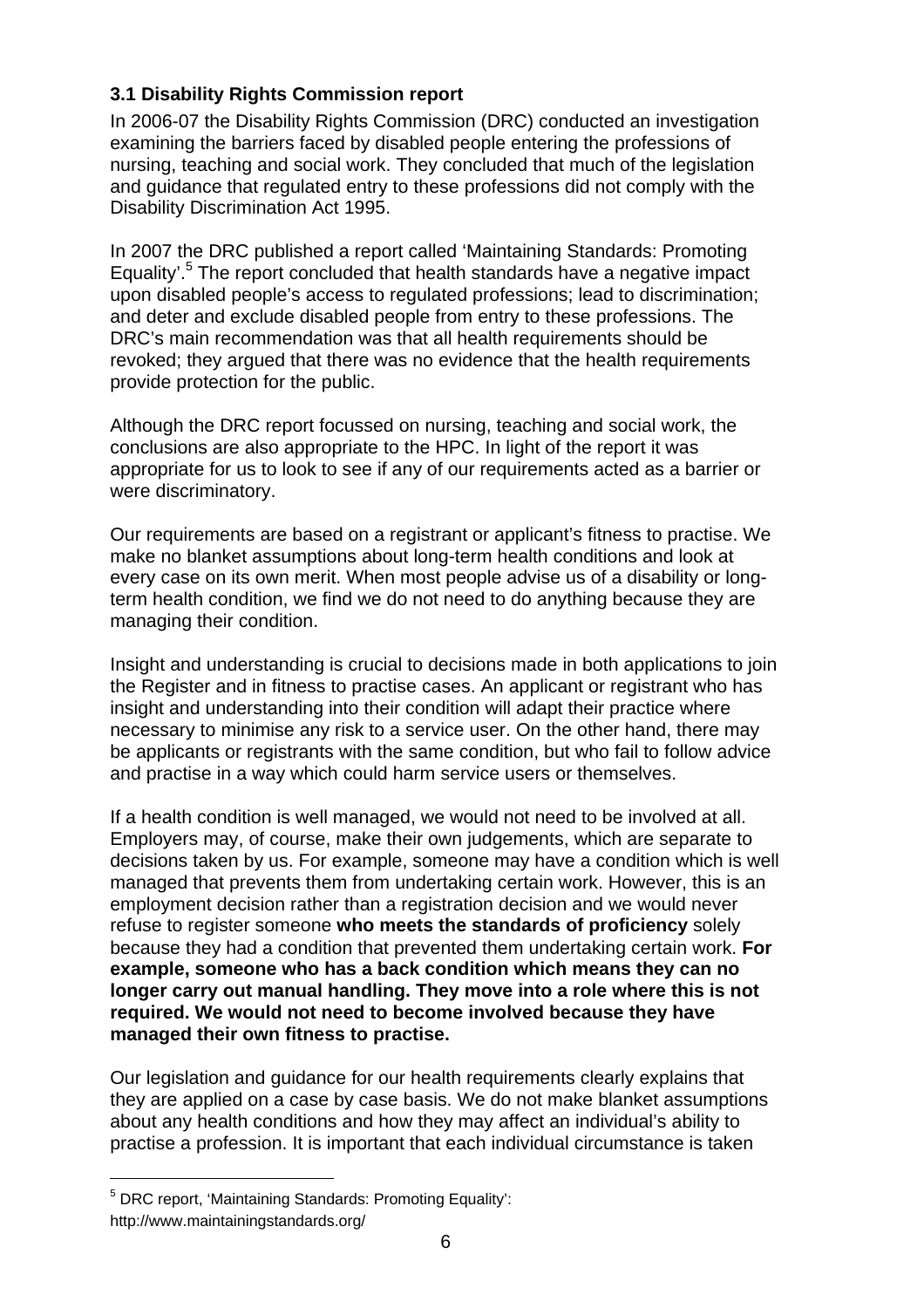into account so we can protect the public by making sure all registrants are fit to practise. As such, we do not believe our requirements are discriminatory.

# **3.2 Council for Healthcare Regulatory Excellence report**

In response to the DRC report, the Department of Health (DoH) commissioned the Council for Healthcare Regulatory Excellence (CHRE) to provide advice on health regulators' requirements regarding registrants' health.<sup>6</sup>

The DoH sought recommendations and advice from CHRE regarding whether it would be detrimental to registrants, applicants or the public if health requirements were removed. They also wanted to know whether the same requirements should apply to all health regulators or whether different approaches were required for different professions.

The CHRE made five recommendations.

- 1. The language of 'good health' should be overhauled and replaced with a single requirement of fitness to practise on initial entry to the register.
- 2. Consideration should be given to changing the regulatory bodies' legislative frameworks so that they have a single fitness to practise committee.
- 3. Regulatory bodies should consider the most proportionate means of ascertaining the information they need to determine whether those seeking entry to their registers are fit to practise.
- 4. Regulatory bodies should consider how they can best explain to registrants and potential registrants that health is only considered in relation to their capability to practise safely and effectively, and will not be used to unfairly discriminate against them or place them at disadvantage.
- 5. Regulatory bodies should make sure appropriate guidance is given to those who look to and interpret the regulatory body requirements and standards for practice, particularly in education and training institutions.

We agree with the CHRE recommendations; in particular that the legislation should be changed to remove references to 'good health'. The term 'good health' has difficulties. We do not only register people who are 'healthy' or in what a lay person would call 'good health'. A registrant may well have a disability or long term health condition which would mean that they would not consider themselves to be in 'good health'. However, as long as the registrant or applicant has insight and understanding, and manages their condition or disability appropriately, this will not prevent them from registering.

We feel that it is appropriate for us to review the recommendation to consider whether our current requirement of a health reference is the best way to determine whether those seeking entry to our Register are fit to practise. This consultation is partially a result of the CHRE's recommendation.

The CHRE said about health references and the practise of the regulators that they had '…heard no convincing argument as to why practitioners might pose additional risks to public protection at initial registration justifying the requirement of a full reference, compared with accepting a self-declaration for renewing registration.'

 $6$  CHRE report, 'Health Conditions: Report to the four UK Health Departments': http://www.chre.org.uk/\_img/pics/library/090630\_Health\_Conditions\_FINAL.pdf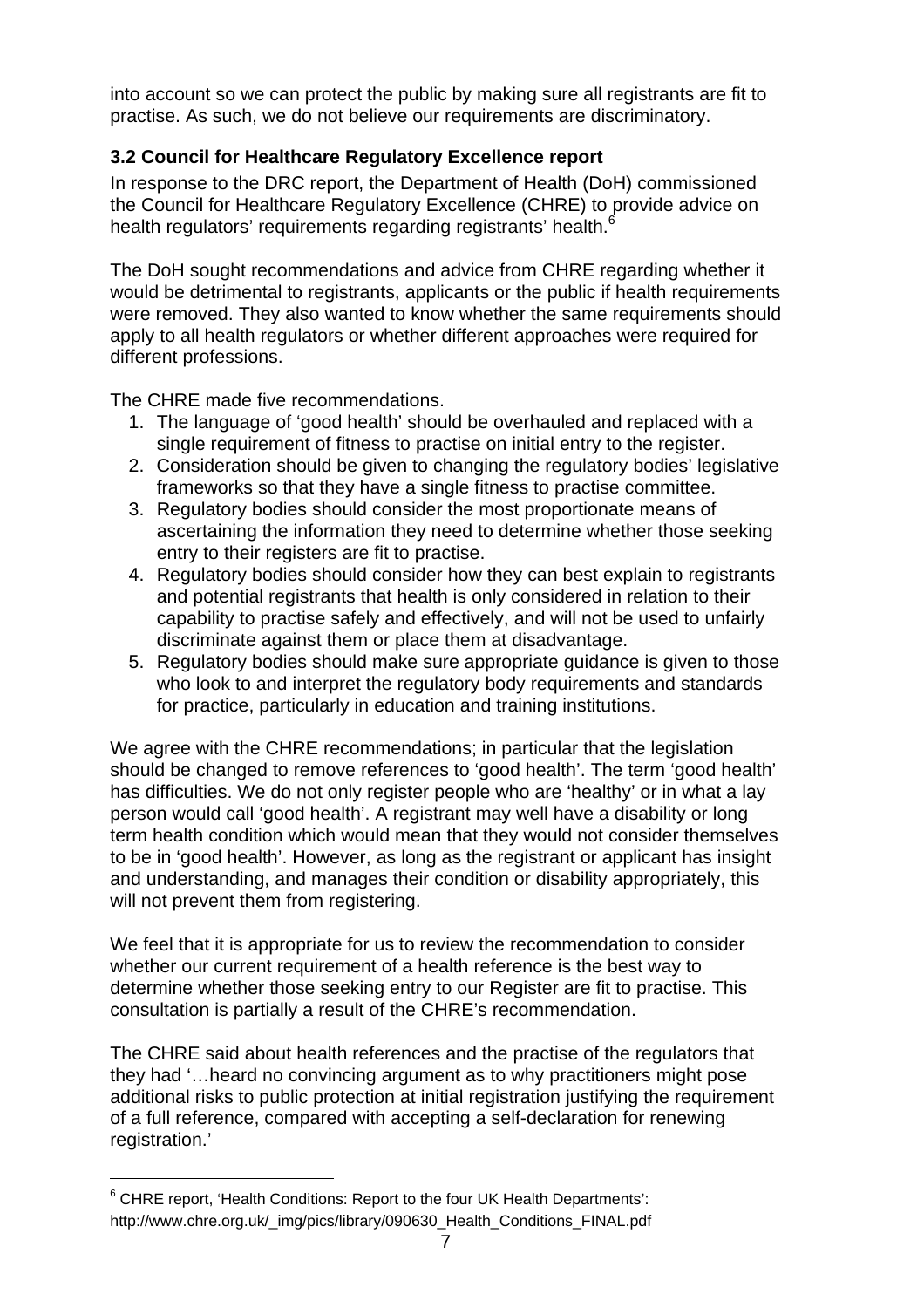We agree that any requirements we make must be proportionate. We feel that in terms of proportionality we should consider changing our current requirement from a health reference completed by a doctor to a self-declaration. This would be in line with someone demonstrating insight and understanding of any health condition they may have.

# **3.3 Feedback from doctors and applicants**

The health reference has occasionally caused confusion for applicants and doctors about what was required. For this reason we produced a guidance document for applicants and doctors called 'Information about the health reference'.<sup>7</sup>

Despite the guidance on the health reference, the health reference is often the subject of complaints from both applicants and doctors. Some doctors told us they were unwilling to sign the declaration because they had no history with the applicant, or the applicant was not registered with a doctor. Other doctors have refused to sign the declaration because they felt they were being asked to confirm that the applicant could carry out all roles available in a profession. They expressed concern that they did not know all aspects of the professions and could not therefore sign to say the applicant was fit to practise.

Many doctors think they need to assess an applicants' suitability and ability to be employed (occupational health checks) rather than 'fitness to practise'. This means that decisions might potentially be made on blanket judgements about employability rather than looking at each individual's situation and fitness to practise.

We have also received anecdotal evidence that applicants have been charged for completing the reference. We have also been advised that some applicants lost the offer of positions because of the time it took to become registered as a result of the completed reference being delayed.

The feedback we have received from doctors and applicants suggests that the requirement for a health reference completed by a doctor for those applying to join the Register is not proportionate or necessary. Registrants are autonomous professionals who are able to manage their own fitness to practise which would include self-declaring any health condition which may affect their fitness to practise. It is important that applicants know that they will be autonomous professionals when they join the Register and take account of their own fitness to practise, a self-declaration to join the Register encourages this.

# **3.4 Health requirements of other regulators**

All of the other health regulators require an applicant to make a declaration on health at the point of application to their registers. The requirements they make vary between those who require a signed declaration from a doctor and those who accept a self-declaration. The difference in approach between the health regulators is due to the wording of the applicable legislation.

<sup>&</sup>lt;sup>7</sup> Information about the health reference:

http://www.hpc-uk.org/publications/index.asp?id=109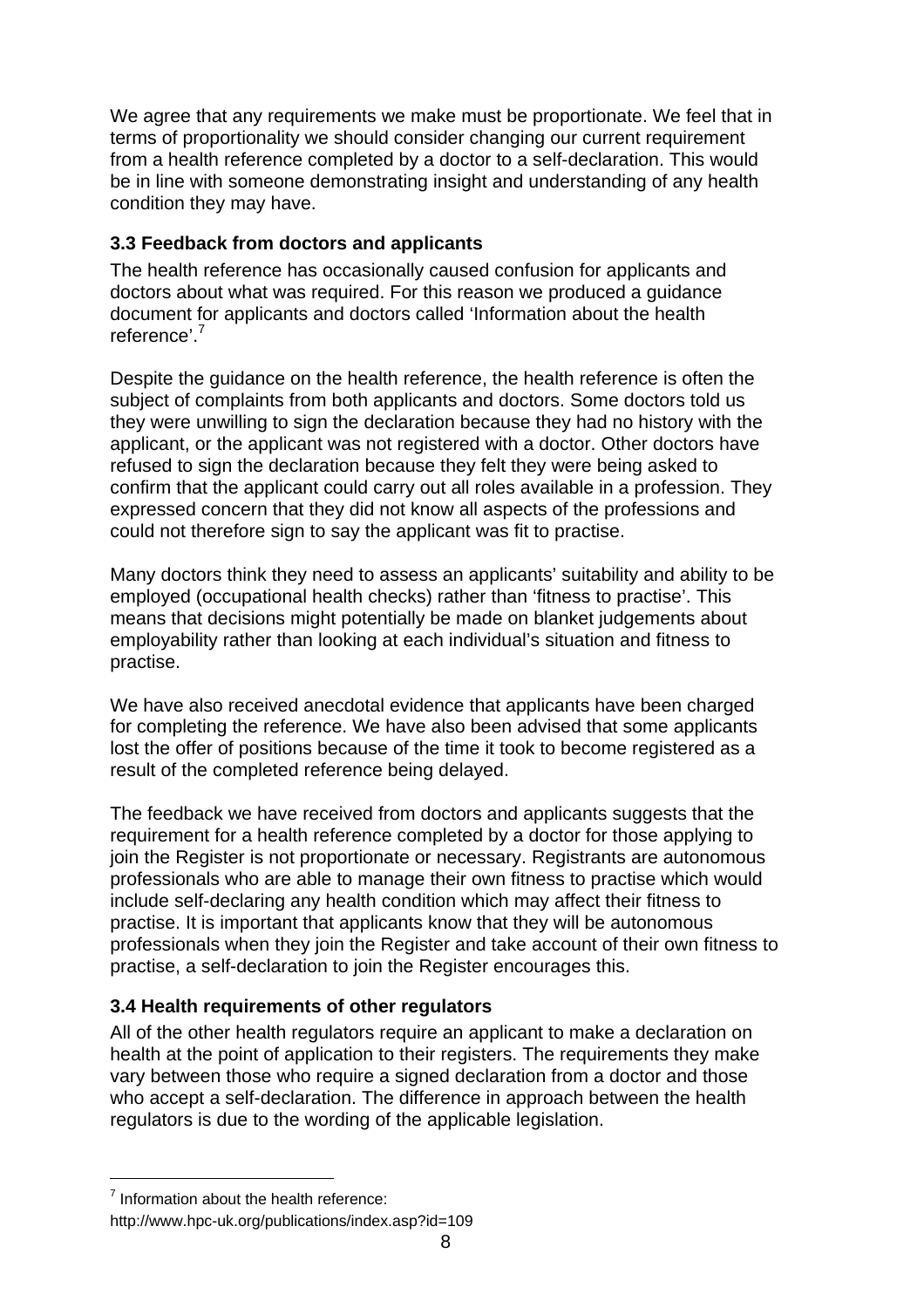Outside of the health professions most other regulators also require some form of health reference. The Civil Aviation Authority (CVA) and the Maritime and Coastguard Agency (MCA) both require doctors to complete a health reference. But the approach of both the CVA and MCA is possible because they are based on the fitness to carry out a particular role rather than the broader fitness to practise of those on our Register.

Health requirements should be necessary, proportionate and appropriate to what the regulators need to know to carry out their role of protecting the public. These may differ between regulators.

# **4. Our proposal**

Any requirements we make must be proportionate to the level of risk posed. It is also essential that any health reference we require is fit for purpose. To identify this there needs to be an evidence base to focus on those who may cause problems. However, there is little evidence available due to the small number of health issues that arise at the point of entry to the Register. The number of applicants refused registration on the grounds of health suggests the public would not be at greater risk of harm if the health reference signed by a doctor was changed to a self-declaration.

The purpose of the health reference is misunderstood even with the guidance we have provided. It may also be seen as a potential barrier by people trying to join the Register. The number of cases which result from information disclosed in the health reference is extremely low. For these reasons we agree with CHRE that the health reference should be replaced with a self-declaration.

Registration is on an individual basis and we do not prescribe the types of roles that registrants can undertake. Any requirements we make must apply on a case by case basis, allowing those applying to join the Register to demonstrate they have insight and understanding of their individual circumstances and that any condition they may have is appropriately managed. This approach is supported by the standards of conduct, performance and ethics, and the fitness to practise processes we have in place.

The number of self-declarations we currently receive shows that registrants are autonomous professionals who demonstrate insight and understanding of any condition they may have and how it may affect their fitness to practise.

If someone made a false declaration on an application form with intent to deceive or conceal something from the HPC the applicant could be subject to fitness to practise; this would also apply if the applicant made a false declaration relating to their health.

# **4.1 The proposal**

We propose that a formal health requirement at the point of registration is necessary and all those applying to join the Register should be able to demonstrate insight and understanding of any condition they may have.

We propose that this should be a self-declaration such as that completed by those renewing their registration. This is in keeping with an individual managing their own fitness to practise. To do this we would have to replace Rule 4(2)(b) of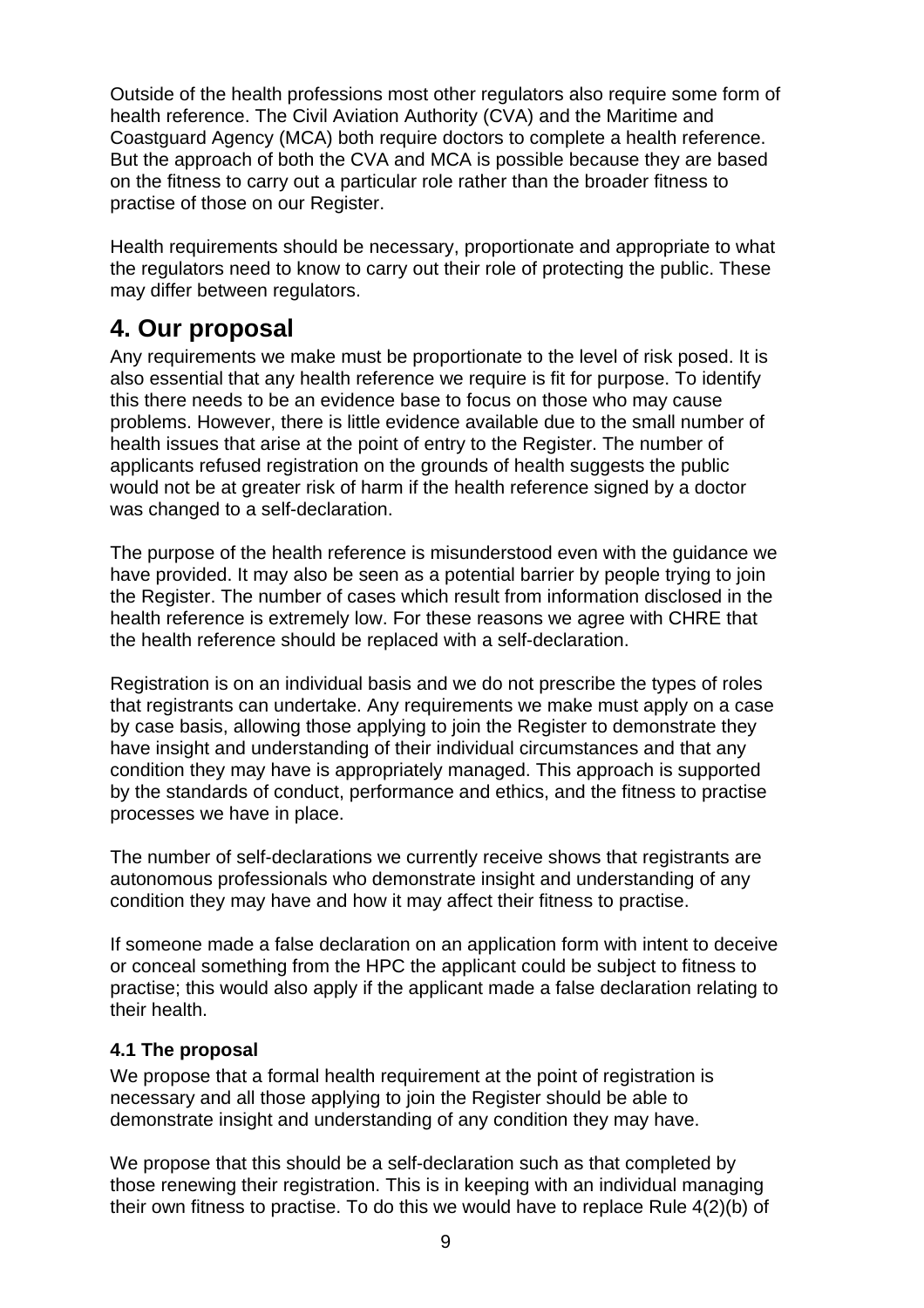the Registration and Fees Rules with a requirement for all those seeking entry to the Register to make a self-declaration relating to any health conditions that may affect their fitness to practise. Subject to rules passing, we would also have to amend the relevant sections of our health and character guidance.

# **4.2 Terms of the self-declaration**

The self-declaration already on the application form should be added to and would need to be completed to join the Register. The declaration should be similar to the declaration made by those renewing their registration.

We propose the declaration will be made in the following terms:

'I confirm that I do not have a health condition which would affect my safe and effective practice of my profession'.

**The guidance notes which support the application forms for registration include guidance about each of the declarations applicants are asked to agree to and sign. If the health reference was replaced with a selfdeclaration, these guidance notes would be updated to provide guidance for applicants about completing this declaration.** 

# **5. Consultation**

# **5.1 Consultation questions**

We have asked some consultation questions below which you may wish to address. However, if there are any other comments you would like to make we will be happy to take these on board.

- **1. Do you agree that we need a requirement relating to health at entry to the Register? If not, why not?**
- 2. Do you agree we should remove the health reference as a requirement for entry to the Register and replace it with a self-declaration? If not, why not?
- 3. Do you agree with the terms of the proposed self-declaration? If not, why not?

# **5.2 How to respond**

l

We welcome all responses to the consultation and we will consider our proposal in light of the responses we receive.

You can download further copies of this document from our website or you can contact us if you would like us to send you a copy.

# **Please contact us to request a copy of this document in an alternative format, or in Welsh.**

We are consulting for at least 12 weeks in accordance with guidance set out in the Government Code of Practice on Consultation.<sup>8</sup>

The deadline for responses to this consultation is **30 March 2010**.

<sup>&</sup>lt;sup>8</sup> HM Government Code of Practice on Consultation: http://www.berr.gov.uk/files/file47158.pdf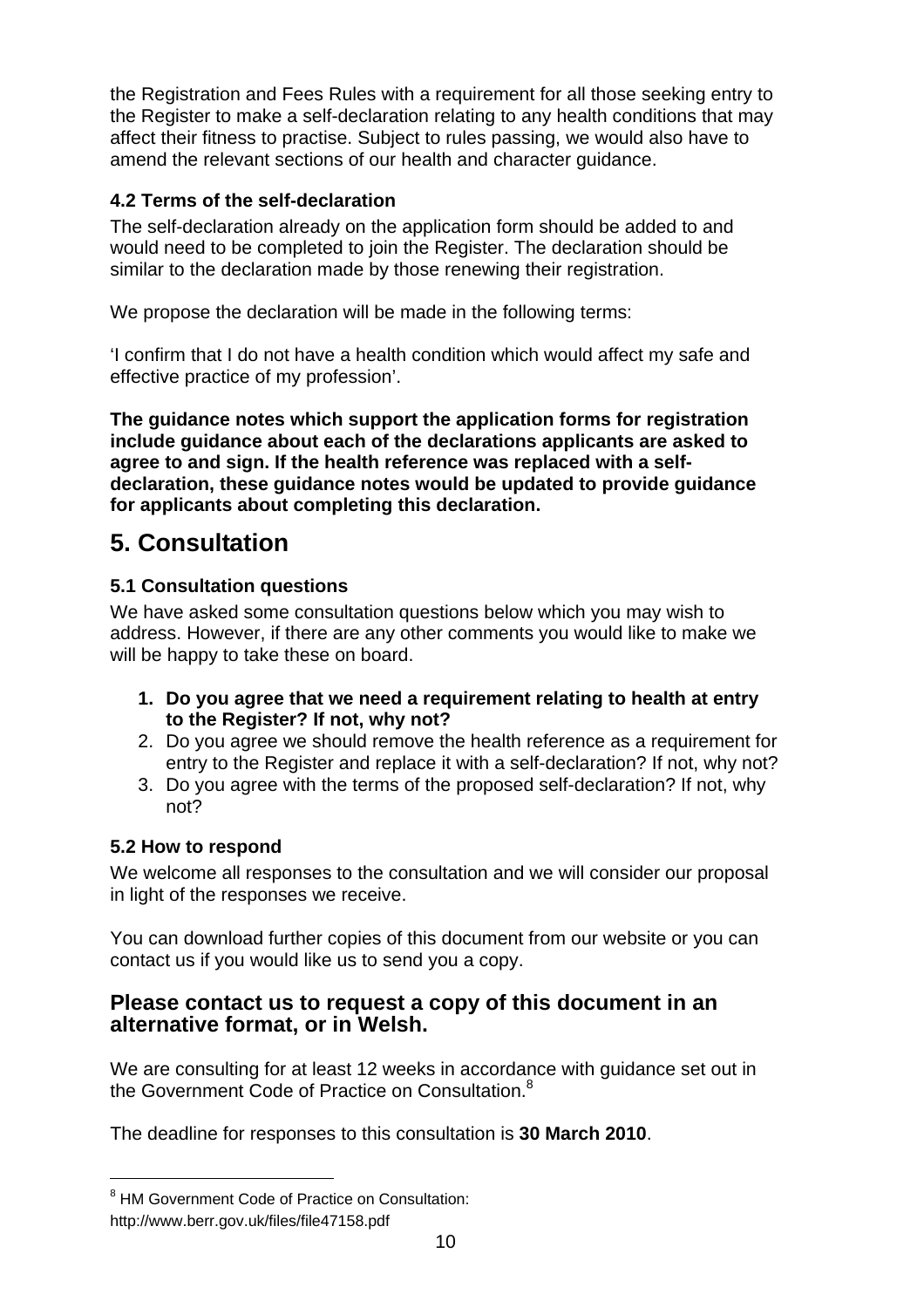Please send your response in writing to:

HPC consultation on removing the health reference as a requirement for entry to the Register Policy and Standards Department Health Professions Council Park House 184 Kennington Park Road London SE11 4BU

You may also email responses to consultation@hpc-uk.org or send a fax to +44 (0)20 7820 9684.

Please note that we do not normally accept responses by telephone or in person. We normally ask that consultation responses are made in writing to ensure that we can accurately record what the respondent would like to say. However, if you are unable to respond in writing please contact us on +44 (0)20 7840 9815 to discuss any reasonable adjustments which would help you to respond.

We will publish a summary of the responses we receive to the consultation and the decisions we have taken as a result on our website.

If you would prefer your response not to be made public, please indicate this when you respond.

#### **5.3 About consultations**

We are striving to improve our consultation process to ensure the best policy outcomes. You can find more information on our consultation process and contact details to tell us how we can improve our consultations on our website: www.hpc-uk.org/aboutus/consultations/about/.